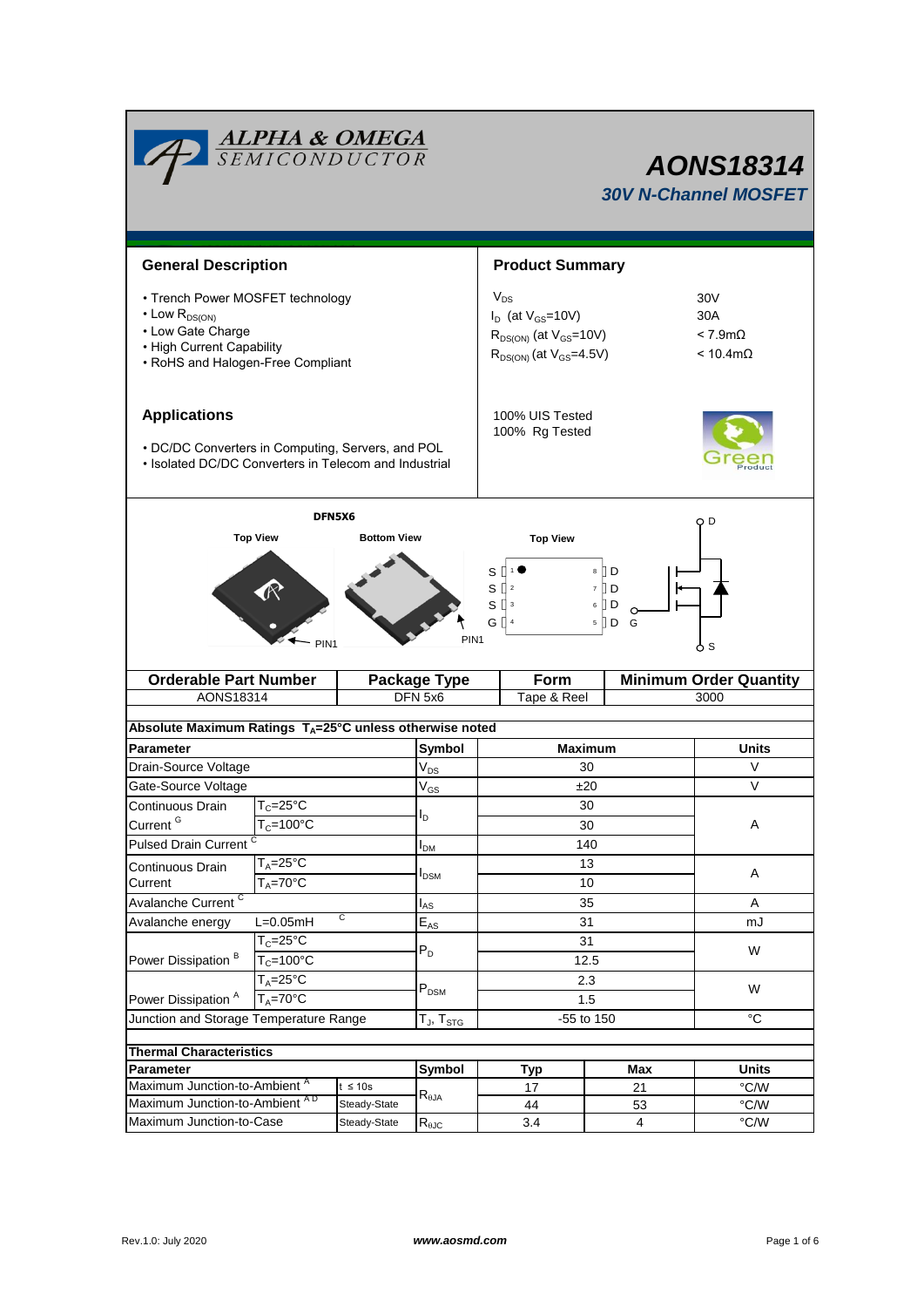

#### **Electrical Characteristics (TJ=25°C unless otherwise noted)**

| <b>Symbol</b>                                       | Parameter                               | <b>Conditions</b>                                                                           | Min                       | <b>Typ</b> | <b>Max</b> | <b>Units</b> |           |  |  |  |  |  |
|-----------------------------------------------------|-----------------------------------------|---------------------------------------------------------------------------------------------|---------------------------|------------|------------|--------------|-----------|--|--|--|--|--|
| <b>STATIC PARAMETERS</b>                            |                                         |                                                                                             |                           |            |            |              |           |  |  |  |  |  |
| $BV_{DSS}$                                          | Drain-Source Breakdown Voltage          | $I_D = 250 \mu A$ , $V_{GS} = 0V$                                                           |                           | 30         |            |              | $\vee$    |  |  |  |  |  |
| $I_{DSS}$                                           | Zero Gate Voltage Drain Current         | $V_{DS}$ =30V, $V_{GS}$ =0V                                                                 |                           |            |            | 1            | μA        |  |  |  |  |  |
|                                                     |                                         |                                                                                             | $T_{\rm J} = 55^{\circ}C$ |            |            | 5            |           |  |  |  |  |  |
| l <sub>GSS</sub>                                    | Gate-Body leakage current               | $V_{DS}$ =0V, $V_{GS}$ = $\pm$ 20V                                                          |                           |            |            | ±100         | nA        |  |  |  |  |  |
| $\mathsf{V}_{\underline{\mathsf{GS}(\mathsf{th})}}$ | Gate Threshold Voltage                  | $V_{DS} = V_{GS}$ , $I_D = 250 \mu A$                                                       |                           | 1.5        | 1.95       | 2.5          | $\vee$    |  |  |  |  |  |
| $R_{DS(ON)}$                                        | Static Drain-Source On-Resistance       | $V_{GS}$ =10V, $I_D$ =20A                                                                   |                           |            | 6.6        | 7.9          | $m\Omega$ |  |  |  |  |  |
|                                                     |                                         |                                                                                             | $T_{\rm J}$ =125°C        |            | 9.5        | 11.4         |           |  |  |  |  |  |
|                                                     |                                         | $V_{GS}$ =4.5V, $I_D$ =20A                                                                  |                           | 8.2        | 10.4       | $m\Omega$    |           |  |  |  |  |  |
| $g_{FS}$                                            | <b>Forward Transconductance</b>         | $V_{DS}$ =5V, $I_D$ =20A                                                                    |                           |            | 55         |              | S         |  |  |  |  |  |
| $V_{SD}$                                            | Diode Forward Voltage                   | $IS=1A, VGS=0V$                                                                             |                           |            | 0.7        | 1            | $\vee$    |  |  |  |  |  |
| Is                                                  | Maximum Body-Diode Continuous Current G |                                                                                             |                           |            | 30         | A            |           |  |  |  |  |  |
|                                                     | <b>DYNAMIC PARAMETERS</b>               |                                                                                             |                           |            |            |              |           |  |  |  |  |  |
| $C_{\text{iss}}$                                    | Input Capacitance                       | $V_{GS}$ =0V, $V_{DS}$ =15V, f=1MHz                                                         |                           |            | 1150       |              | pF        |  |  |  |  |  |
| $C_{\rm oss}$                                       | <b>Output Capacitance</b>               |                                                                                             |                           |            | 180        |              | рF        |  |  |  |  |  |
| $C_{\text{rss}}$                                    | Reverse Transfer Capacitance            |                                                                                             |                           | 105        |            | рF           |           |  |  |  |  |  |
| $R_{g}$                                             | Gate resistance                         | $f = 1$ MHz                                                                                 |                           | 0.55       | 1.1        | 1.65         | Ω         |  |  |  |  |  |
|                                                     | <b>SWITCHING PARAMETERS</b>             |                                                                                             |                           |            |            |              |           |  |  |  |  |  |
| $Q_q(10V)$                                          | <b>Total Gate Charge</b>                | $V_{\text{GS}}$ =10V, $V_{\text{DS}}$ =15V, $I_{\text{D}}$ =20A                             |                           |            | 20         | 30           | nC        |  |  |  |  |  |
| $Q_g(4.5V)$                                         | <b>Total Gate Charge</b>                |                                                                                             |                           |            | 9.5        | 15           | nC        |  |  |  |  |  |
| $Q_{gs}$                                            | Gate Source Charge                      |                                                                                             |                           |            | 2.7        |              | nC        |  |  |  |  |  |
| $\mathsf{Q}_{\text{gd}}$                            | Gate Drain Charge                       |                                                                                             |                           |            | 5          |              | nC        |  |  |  |  |  |
| $t_{D(on)}$                                         | Turn-On DelayTime                       |                                                                                             |                           |            | 6.5        |              | ns        |  |  |  |  |  |
| t,                                                  | Turn-On Rise Time                       | $V_{GS}$ =10V, $V_{DS}$ =15V, R <sub>L</sub> =0.75 $\Omega$ ,<br>$R_{\text{GEN}} = 3\Omega$ |                           |            | 2          |              | ns        |  |  |  |  |  |
| $t_{D(off)}$                                        | <b>Turn-Off DelayTime</b>               |                                                                                             |                           |            | 17         |              | ns        |  |  |  |  |  |
| $\mathsf{t}_{\mathsf{f}}$                           | <b>Turn-Off Fall Time</b>               |                                                                                             |                           |            | 3.5        |              | ns        |  |  |  |  |  |
| $\mathfrak{t}_{\text{rr}}$                          | Body Diode Reverse Recovery Time        | $I_F = 20A$ , di/dt=500A/ $\mu$ s                                                           |                           |            | 8.7        |              | ns        |  |  |  |  |  |
| $Q_{rr}$                                            | Body Diode Reverse Recovery Charge      | $I_F = 20A$ , di/dt=500A/ $\mu$ s                                                           |                           |            | 13.5       |              | nC        |  |  |  |  |  |

A. The value of R<sub>BJA</sub> is measured with the device mounted on 1in<sup>2</sup> FR-4 board with 2oz. Copper, in a still air environment with T<sub>A</sub> =25°C. The Power dissipation P<sub>DSM</sub> is based on R <sub>0JA</sub> t≤ 10s and the maximum allowed junction temperature of 150°C. The value in any given application depends on the user's specific board design.

B. The power dissipation P<sub>D</sub> is based on T<sub>J(MAX)</sub>=150°C, using junction-to-case thermal resistance, and is more useful in setting the upper dissipation limit for cases where additional heatsinking is used.

C. Single pulse width limited by junction temperature  $T_{J(MAX)}$ =150°C.

D. The  $R_{\theta JA}$  is the sum of the thermal impedance from junction to case  $R_{\theta JC}$  and case to ambient.

E. The static characteristics in Figures 1 to 6 are obtained using <300µs pulses, duty cycle 0.5% max.<br>F. These curves are based on the junction-to-case thermal impedance which is measured with the device mounted to a lar maximum junction temperature of  $T_{J(MAX)}$ =150°C. The SOA curve provides a single pulse rating.

G. The maximum current rating is package limited.

H. These tests are performed with the device mounted on 1 in<sup>2</sup> FR-4 board with 2oz. Copper, in a still air environment with T<sub>A</sub>=25°C.

APPLICATIONS OR USES AS CRITICAL COMPONENTS IN LIFE SUPPORT DEVICES OR SYSTEMS ARE NOT AUTHORIZED. AOS DOES NOT ASSUME ANY LIABILITY ARISING OUT OF SUCH APPLICATIONS OR USES OF ITS PRODUCTS. AOS RESERVES THE RIGHT TO MAKE CHANGES TO PRODUCT SPECIFICATIONS WITHOUT NOTICE. IT IS THE RESPONSIBILITY OF THE CUSTOMER TO EVALUATE SUITABILITY OF THE PRODUCT FOR THEIR INTENDED APPLICATION. CUSTOMER SHALL COMPLY WITH APPLICABLE LEGAL REQUIREMENTS, INCLUDING ALL APPLICABLE EXPORT CONTROL RULES, REGULATIONS AND LIMITATIONS.

AOS' products are provided subject to AOS' terms and conditions of sale which are set forth at: http://www.aosmd.com/terms\_and\_conditions\_of\_sale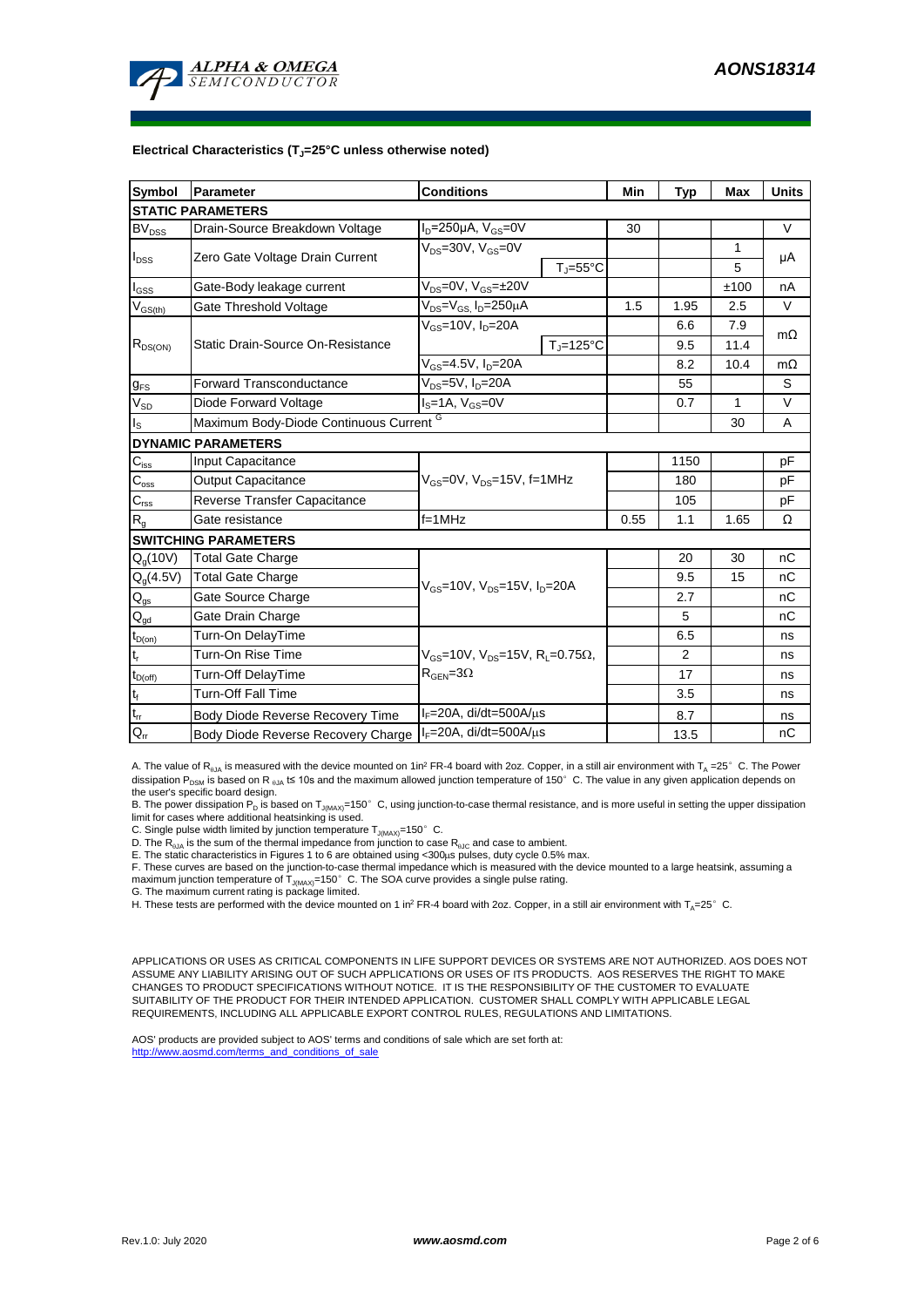

#### **TYPICAL ELECTRICAL AND THERMAL CHARACTERISTICS**

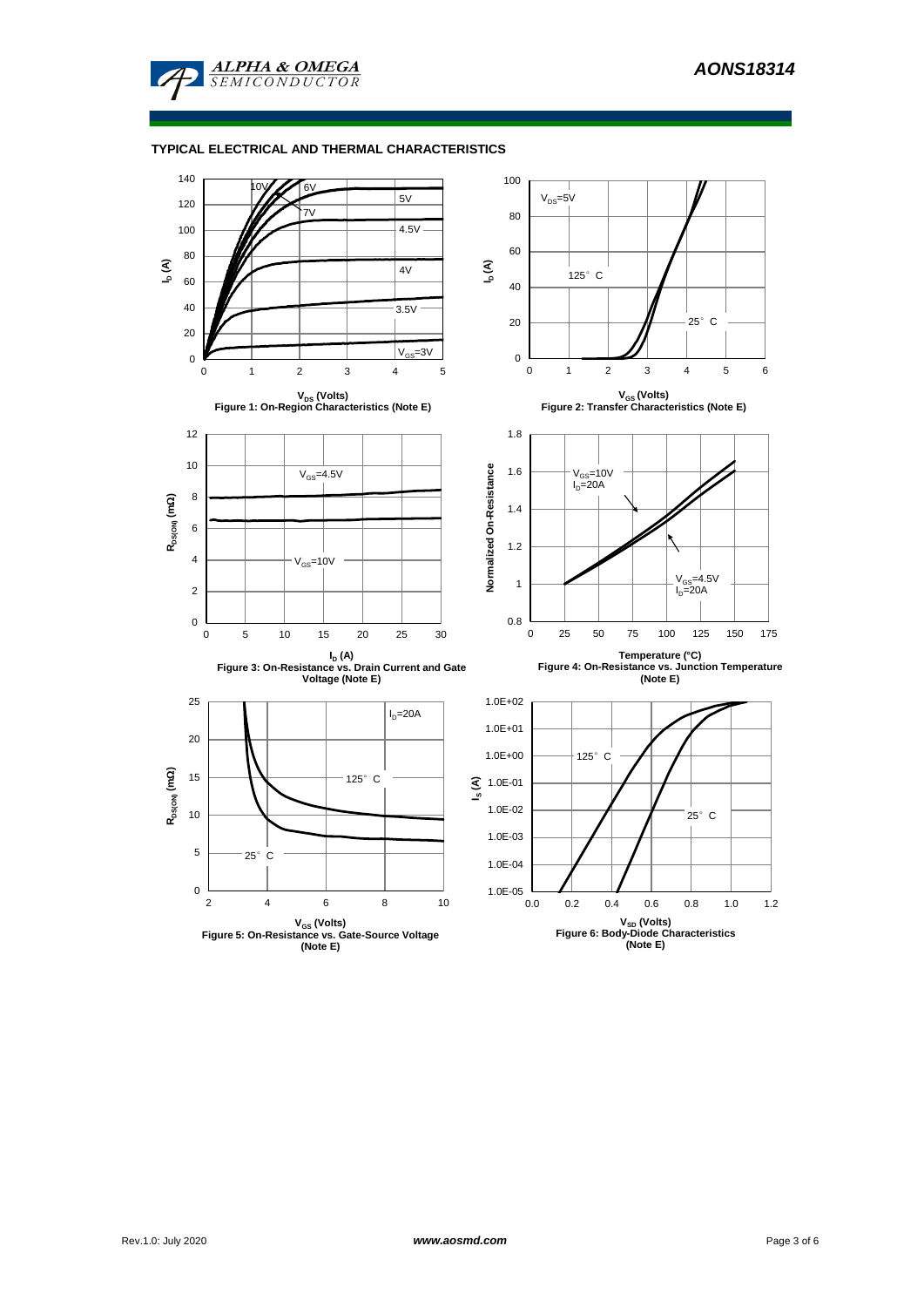

#### **TYPICAL ELECTRICAL AND THERMAL CHARACTERISTICS**



**Pulse Width (s) Figure 11: Normalized Maximum Transient Thermal Impedance (Note F)**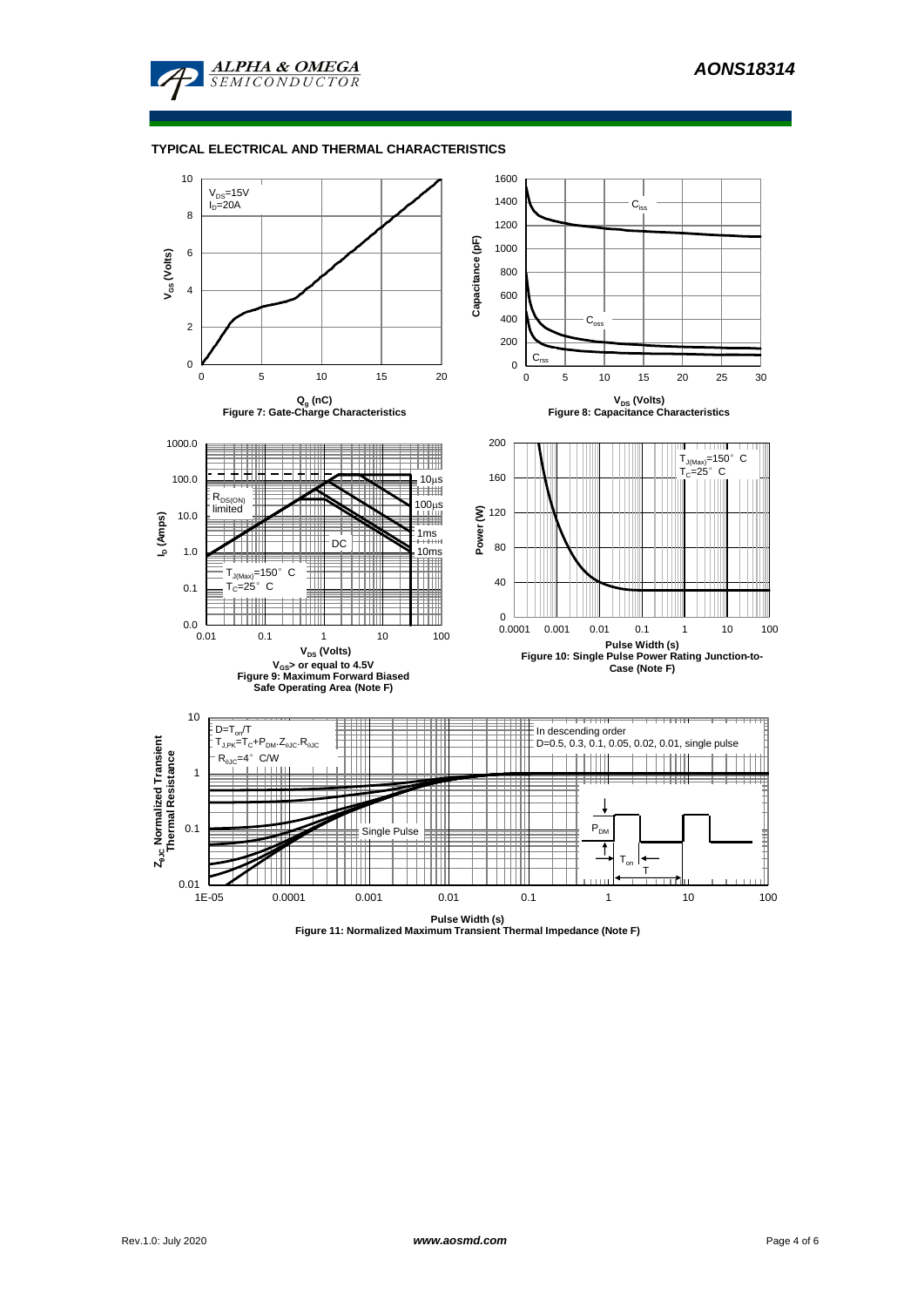

### **TYPICAL ELECTRICAL AND THERMAL CHARACTERISTICS**



**Pulse Width (s) Figure 14: Single Pulse Power Rating Junction-to-Ambient (Note H)**



**Pulse Width (s) Figure 15: Normalized Maximum Transient Thermal Impedance (Note H)**